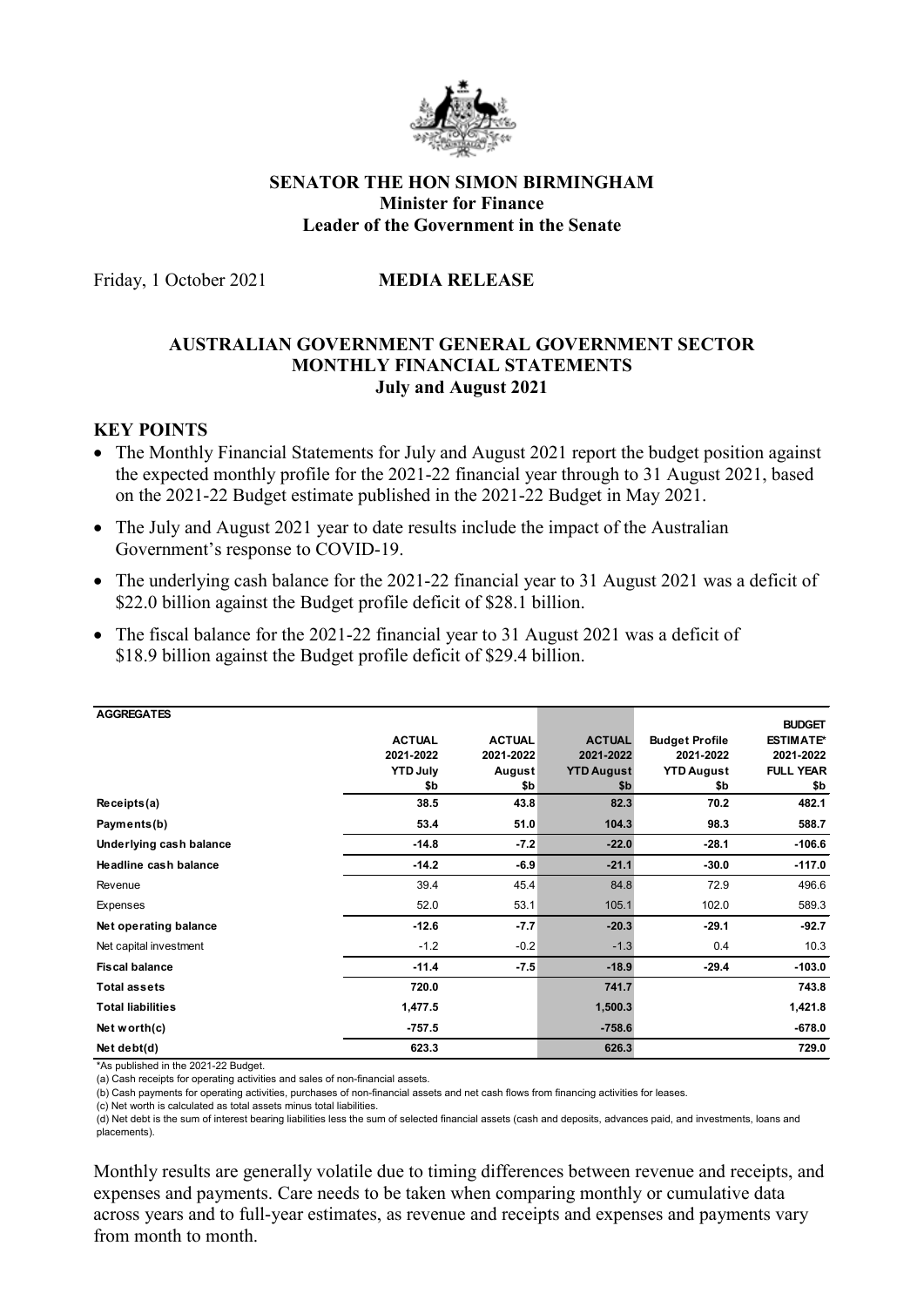# **FISCAL OUTCOMES**

## **Underlying Cash Balance**

The underlying cash balance for the financial year to 31 August 2021 was a deficit of \$22.0 billion, which is \$6.1 billion lower than the 2021-22 Budget profile deficit of \$28.1 billion.

# • **Receipts**

Total receipts were \$12.1 billion higher than the 2021-22 Budget profile.

# • **Payments**

Total payments were \$6.1 billion higher than the 2021-22 Budget profile.

# **Net Operating Balance**

The net operating balance for the financial year to 31 August 2021 was a deficit of \$20.3 billion, which is \$8.8 billion lower than the 2021-22 Budget profile deficit of \$29.1 billion. The difference results from higher than expected revenue and expenses.

## **Fiscal Balance**

The fiscal balance for the financial year to 31 August 2021 was a deficit of \$18.9 billion, which is \$10.5 billion lower than the 2021-22 Budget profile deficit of \$29.4 billion. The difference results from higher than expected revenue and expenses, and lower than expected net capital investment.

# **Assets and Liabilities**

As at 31 August 2021:

- net worth is negative \$758.6 billion;
- net debt is \$626.3 billion; and
- net financial liabilities are \$999.7 billion.

Senator the Hon. Simon Birmingham Rosemary Huxtable PSM Minister for Finance Secretary

Department of Finance

**Media Contacts Benn Ayre 0428 342 325**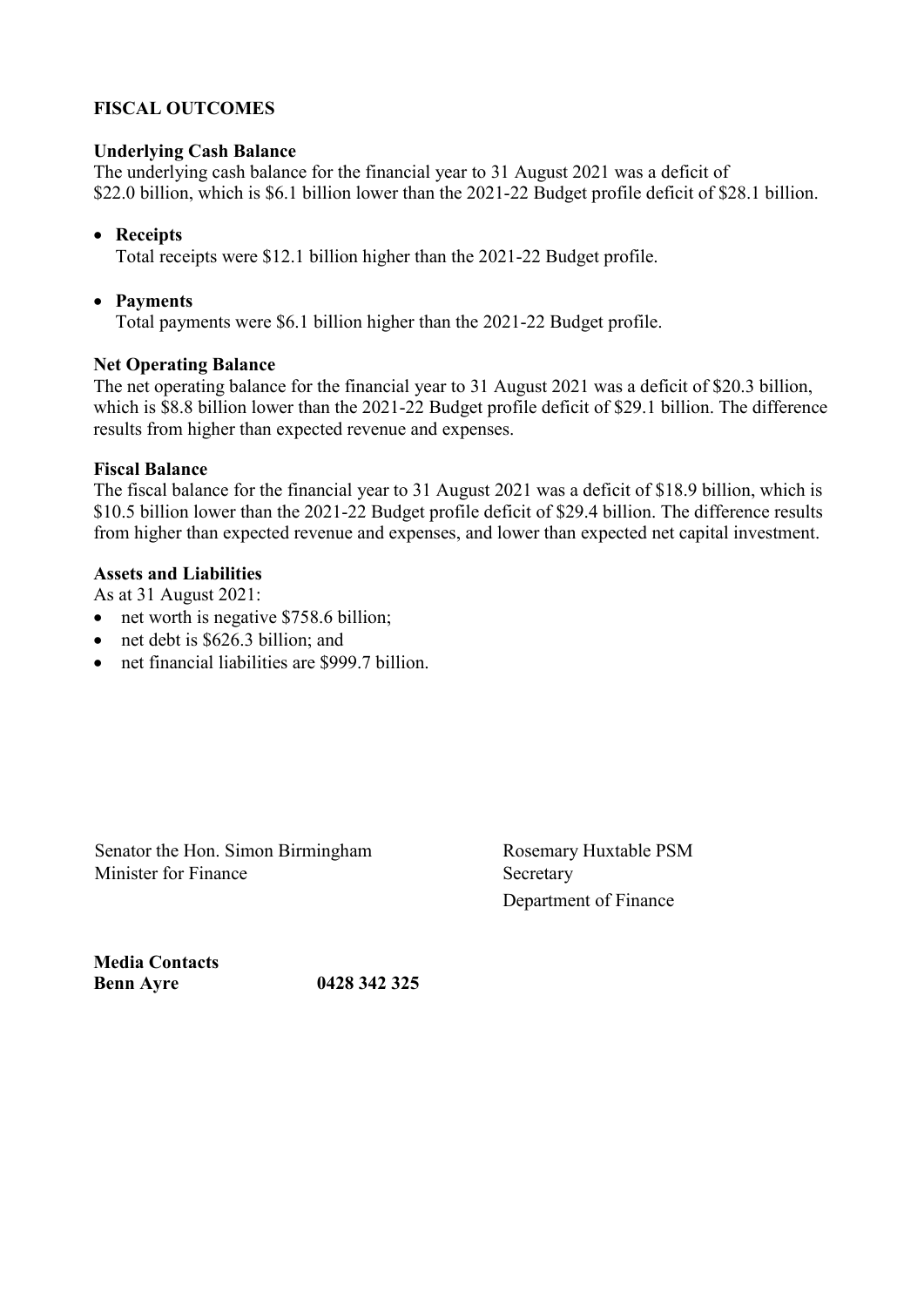# **Australian Government general government sector operating statement**

|                                                                    |      | <b>ACTUAL</b><br>2021-2022<br><b>YTD July</b> | <b>ACTUAL</b><br>2021-2022<br>August | <b>ACTUAL</b><br>2021-2022<br><b>YTD August</b> | <b>Budget Profile</b><br>2021-2022<br><b>YTD August</b> | <b>BUDGET</b><br><b>ESTIMATE*</b><br>2021-2022<br><b>FULL YEAR</b> |
|--------------------------------------------------------------------|------|-----------------------------------------------|--------------------------------------|-------------------------------------------------|---------------------------------------------------------|--------------------------------------------------------------------|
|                                                                    | Note | \$m                                           | \$m                                  | \$m                                             | \$m                                                     | \$m                                                                |
| Revenue<br>Taxation revenue                                        | 1,2  | 34,437                                        | 43,315                               | 77,752                                          | 65,686                                                  | 456,972                                                            |
| Sales of goods and services                                        |      | 3,328                                         | 528                                  | 3,856                                           | 3,725                                                   | 17,175                                                             |
| Interest income                                                    |      | 250                                           | 275                                  | 525                                             | 617                                                     | 3,621                                                              |
| Dividend and distribution income                                   |      | 579                                           | 503                                  | 1,082                                           | 572                                                     | 7,265                                                              |
| Other                                                              |      | 834                                           | 778                                  | 1,612                                           | 2,306                                                   | 11,588                                                             |
| <b>Total revenue</b>                                               |      | 39,427                                        | 45,400                               | 84,827                                          | 72,906                                                  | 496,621                                                            |
| <b>Expenses</b>                                                    |      |                                               |                                      |                                                 |                                                         |                                                                    |
| Gross operating expenses                                           |      |                                               |                                      |                                                 |                                                         |                                                                    |
| Wages and salaries(a)                                              |      | 1,845                                         | 1,962                                | 3,807                                           | 3,782                                                   | 22,440                                                             |
| Superannuation                                                     |      | 1,052                                         | 1,068                                | 2,121                                           | 1,153                                                   | 6,973                                                              |
| Depreciation and amortisation                                      |      | 835                                           | 1,027                                | 1,861                                           | 2,083                                                   | 12,154                                                             |
| Supply of goods and services                                       |      | 11,763                                        | 13,260                               | 25,024                                          | 25,022                                                  | 161,315                                                            |
| Other operating expenses(a)                                        |      | 694                                           | 701                                  | 1,394                                           | 1,394                                                   | 8,891                                                              |
| Total gross operating expenses                                     |      | 16,190                                        | 18,018                               | 34,207                                          | 33,434                                                  | 211,772                                                            |
| Superannuation interest expense                                    |      | 690                                           | 690                                  | 1,380                                           | 1,670                                                   | 10,018                                                             |
| Interest expenses                                                  |      | 1,542                                         | 1,567                                | 3,108                                           | 3,159                                                   | 19,519                                                             |
| <b>Current transfers</b>                                           |      |                                               |                                      |                                                 |                                                         |                                                                    |
| Current grants                                                     |      | 17,393<br>1,329                               | 14,348                               | 31,741                                          | 32,074<br>3,113                                         | 170,580                                                            |
| Subsidy expenses<br>Personal benefits                              |      | 14,536                                        | 1,596<br>16,101                      | 2,925<br>30,637                                 | 26,766                                                  | 17,364<br>140,253                                                  |
| <b>Total current transfers</b>                                     |      | 33,257                                        | 32,045                               | 65,302                                          | 61,952                                                  | 328,198                                                            |
| Capital transfers                                                  |      |                                               |                                      |                                                 |                                                         |                                                                    |
| Mutually agreed w rite-dow ns                                      |      | 307                                           | 202                                  | 509                                             | 421                                                     | 2,746                                                              |
| Other capital grants                                               |      | $\overline{4}$                                | 571                                  | 575                                             | 1,334                                                   | 17,080                                                             |
| Total capital transfers                                            |      | 311                                           | 773                                  | 1,084                                           | 1,755                                                   | 19.826                                                             |
| <b>Total expenses</b>                                              | 3    | 51,989                                        | 53,093                               | 105,082                                         | 101,970                                                 | 589,334                                                            |
| Net operating balance                                              |      | $-12,562$                                     | $-7,693$                             | $-20,255$                                       | $-29,064$                                               | -92,713                                                            |
| Other economic flows                                               |      |                                               |                                      |                                                 |                                                         |                                                                    |
| - included in operating result                                     |      |                                               |                                      |                                                 |                                                         |                                                                    |
| Net w rite-dow ns of assets                                        |      | $-447$                                        | $-496$                               | $-944$                                          | $-1,156$                                                | $-6,351$                                                           |
| Assets recognised for the first time                               |      | $\overline{7}$                                | 6                                    | 13                                              | 30                                                      | 200                                                                |
| Actuarial revaluations                                             |      | 0                                             | $\mathbf 0$                          | $\mathbf 0$                                     | 0                                                       | 124                                                                |
| Net foreign exchange gains                                         |      | 75                                            | $-14$                                | 61                                              | 0                                                       | $-352$                                                             |
| Net sw ap interest received                                        |      | $-42$                                         | $-152$                               | $-194$                                          | 0                                                       | $\mathbf 0$                                                        |
| Market valuation of debt                                           |      | $-15,652$                                     | $-10$                                | $-15,662$                                       | 41                                                      | 260                                                                |
| Other gains/(losses)                                               |      | $-2,881$                                      | 6,755                                | 3,874                                           | 1,336                                                   | 8,030                                                              |
| Total other economic flows                                         |      | $-18,940$                                     | 6,088                                | $-12,852$                                       | 251                                                     | 1,910                                                              |
| - included in operating result                                     |      |                                               |                                      |                                                 |                                                         |                                                                    |
| Operating Result(b)                                                |      | $-31,502$                                     | $-1,605$                             | $-33,107$                                       | $-28,813$                                               | -90,804                                                            |
| Non-owner movements in equity<br>Revaluation of equity investments |      | 0                                             | $\mathbf 0$                          | $\mathbf{0}$                                    | $\overline{2}$                                          | $-230$                                                             |
| Actuarial revaluations                                             |      | 0                                             | $\mathbf 0$                          | $\mathbf 0$                                     | 0                                                       | $-375$                                                             |
| Other economic revaluations                                        |      | $-753$                                        | 443                                  | $-311$                                          | $-202$                                                  | $-88$                                                              |
| Total other economic flows - included in equity                    |      | $-754$                                        | 443                                  | $-311$                                          | $-200$                                                  | $-694$                                                             |
| <b>Comprehensive result</b>                                        |      |                                               |                                      |                                                 |                                                         |                                                                    |
| - Total change in net worth                                        |      | $-32,256$                                     | $-1,162$                             | $-33,418$                                       | $-29,013$                                               | $-91,497$                                                          |
| Net operating balance                                              |      | $-12,562$                                     | $-7,693$                             | $-20,255$                                       | $-29,064$                                               | -92,713                                                            |
| Net acquisition of non-financial assets                            |      |                                               |                                      |                                                 |                                                         |                                                                    |
| Purchases of non-financial assets                                  |      | 605                                           | 975                                  | 1,580                                           | 2,568                                                   | 22,325                                                             |
| less Sales of non-financial assets                                 |      | 686                                           | 28                                   | 714                                             | 57                                                      | 281                                                                |
| less Depreciation<br>plus Change in inventories                    |      | 835<br>$-257$                                 | 1,027<br>$-84$                       | 1,861<br>$-341$                                 | 2,083<br>-62                                            | 12,154<br>440                                                      |
| plus Other movements in non-financial assets                       |      | 3                                             | 6                                    | 10                                              | 18                                                      | $\mathbf 0$                                                        |
| Total net acquisition of non-financial assets                      |      | $-1,169$                                      | $-158$                               | $-1,327$                                        | 384                                                     | 10,330                                                             |
| Fiscal balance (Net lending/borrowing)(c)                          |      | $-11,393$                                     | $-7,535$                             | $-18,928$                                       | $-29,448$                                               | $-103,043$                                                         |

**Fiscal balance (Net lending/borrowing)(c) -11,393 -7,535 -18,928 -29,448 -103,043** \*As published in the 2021-22 Budget. (a) Consistent with the Australian Bureau of Statistics' (ABS) Government Finance Statistics (GFS) classification, other employee related expenses are reported under other operating expenses. Total employee expenses equal wages and salaries plus other operating expenses.<br>(b) Operating result under Australian Accounting Standards.<br>(c) The term fiscal balance is not used by the ABS.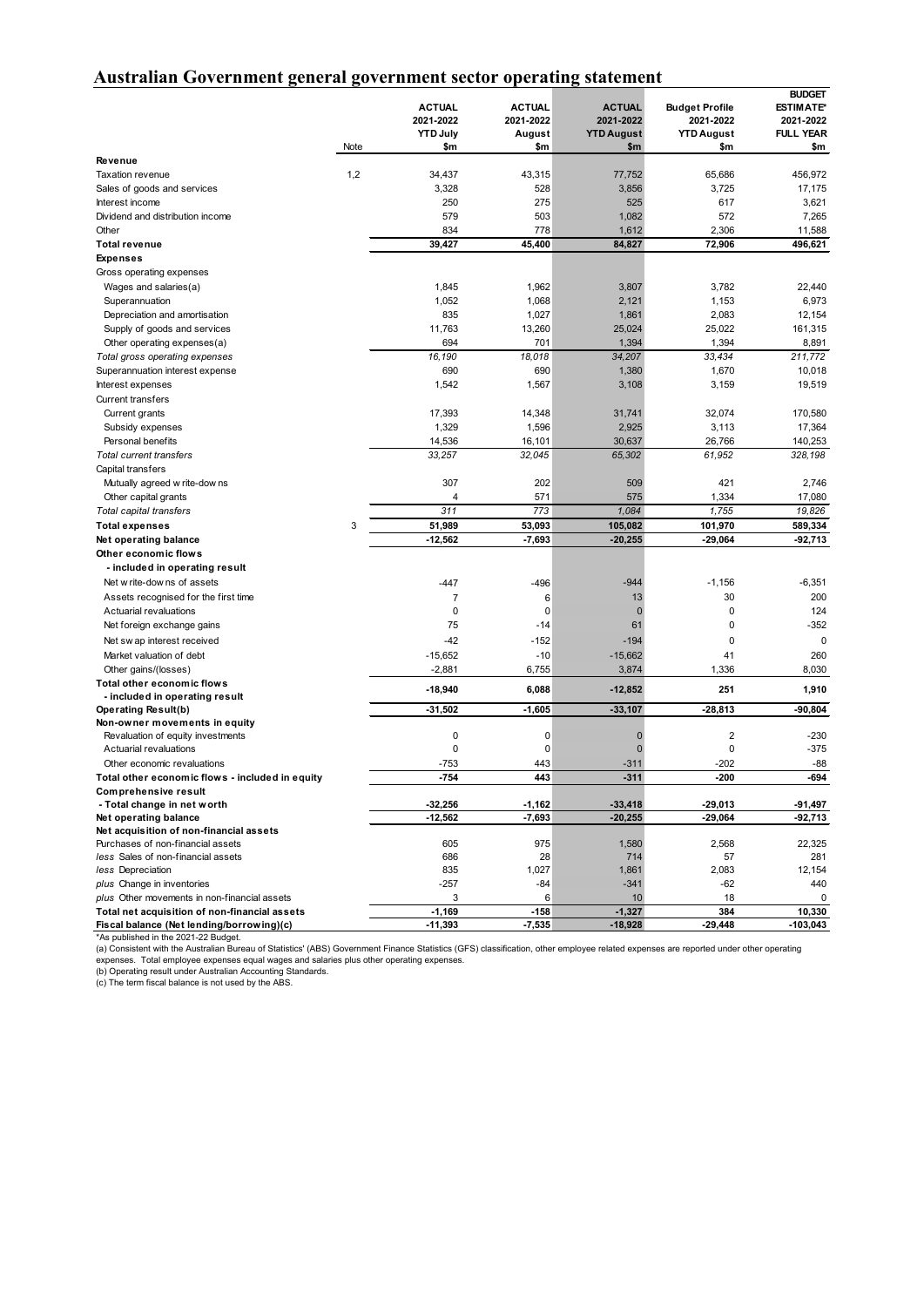#### **Australian Government general government sector balance sheet**

|                                             | <b>ACTUAL</b> | <b>ACTUAL</b>  | <b>BUDGET ESTIMATE</b> |
|---------------------------------------------|---------------|----------------|------------------------|
|                                             | as at         | as at          | as at                  |
|                                             | 31 July 2021  | 31 August 2021 | 30 June 2022           |
|                                             | \$m           | \$m            | \$m                    |
| <b>Assets</b>                               |               |                |                        |
| <b>Financial assets</b>                     |               |                |                        |
| Cash and deposits                           | 53,347        | 56,266         | 61,795                 |
| Advances paid                               | 80,369        | 79,908         | 85,655                 |
| Investments, loans and placements           | 191,103       | 209,066        | 188,218                |
| Other receivables                           | 68,041        | 68,997         | 73,678                 |
| Equity investments                          |               |                |                        |
| Investments in other public sector entities | 61,214        | 61,162         | 58,649                 |
| Equity accounted investments                | 3,593         | 3,644          | 3,892                  |
| Investments - shares                        | 82,249        | 82,750         | 79,311                 |
| <b>Total financial assets</b>               | 539,917       | 561,794        | 551,198                |
| Non-financial assets                        |               |                |                        |
| Land                                        | 12,046        | 12,074         | 11,871                 |
| <b>Buildings</b>                            | 43,033        | 42,719         | 45,056                 |
| Plant, equipment and infrastructure         | 92,024        | 92,177         | 100,662                |
| Inventories                                 | 10,526        | 10,420         | 11,744                 |
| <b>Intangibles</b>                          | 9,792         | 9,809          | 10,796                 |
| Investment properties                       | 197           | 197            | 217                    |
| <b>Biological assets</b>                    | 34            | 34             | 16                     |
| Heritage and cultural assets                | 11,825        | 11,819         | 11,986                 |
| Assets held for sale                        | 570           | 557            | 248                    |
| Other non-financial assets                  | 45            | 51             | 37                     |
| Total non-financial assets                  | 180,091       | 179,857        | 192,634                |
| <b>Total assets</b>                         | 720,009       | 741,651        | 743,832                |
| Liabilities                                 |               |                |                        |
| Interest bearing liabilities                |               |                |                        |
| Deposits held                               | 518           | 459            | 484                    |
| Government securities                       | 913,171       | 924,397        | 1,028,091              |
| Loans                                       | 15,094        | 27,564         | 16,125                 |
| Lease liabilities                           | 19,349        | 19,124         | 19,991                 |
| Total interest bearing liabilities          | 948,131       | 971,543        | 1,064,691              |
| Provisions and payables                     |               |                |                        |
| Superannuation liability(a)                 | 407,488       | 408,430        | 247,892                |
| Other employee liabilities                  | 33,428        | 33,837         | 33,839                 |
| Suppliers payables                          | 8,534         | 8,283          | 9,226                  |
| Personal benefits payables                  | 3,442         | 3,505          | 2,998                  |
| Subsidies payables                          | 889           | 871            | 1,482                  |
| Grants payables                             | 6,255         | 6,181          | 4,026                  |
| Other payables                              | 5,695         | 5,261          | 3,136                  |
| Provisions                                  | 63,633        | 62,385         | 54,534                 |
| Total provisions and payables               | 529,363       | 528,755        | 357,133                |
| <b>Total liabilities</b>                    | 1,477,494     | 1,500,298      | 1,421,824              |
| Net worth(b)                                | $-757,485$    | $-758,647$     | -677,992               |
| Net financial worth $(c)$                   | $-937,576$    | $-938,504$     | -870,626               |
| Net financial liabilities(d)                | 998,791       | 999,666        | 929,275                |
| Net debt $(e)$                              | 623,311       | 626,303        | 729,023                |

\*As published in the 2021-22 Budget.

(a) For budget reporting purposes, a discount rate of CPI plus 2.5 per cent determined by actuaries in preparing the latest Long Term Cost Reports is used to value the superannuation liability. This reflects the average annual rate estimated to apply over the term of the liability and it reduces the volatility in reported liabilities that would occur from year to year if the spot rates on long-term government bonds were used. Consistent with Australian Accounting Standards, the superannuation liability for the 2021-22 Monthly Financial Statements was calculated using the spot rates on long-term government bonds as at 30 June 2021 that best matched each individual scheme's liability duration. These rates were between 1.6 and 2.3 per cent per annum.

(b) Net worth equals total assets minus total liabilities.

(c) Net financial worth equals total financial assets minus total liabilities.

(d) Net financial liabilities equals total liabilities less financial assets other than investments in other public sector entities.

(e) Net debt is the sum of interest bearing liabilities less the sum of selected financial assets (cash and deposits, advances paid, and investments, loans and placements).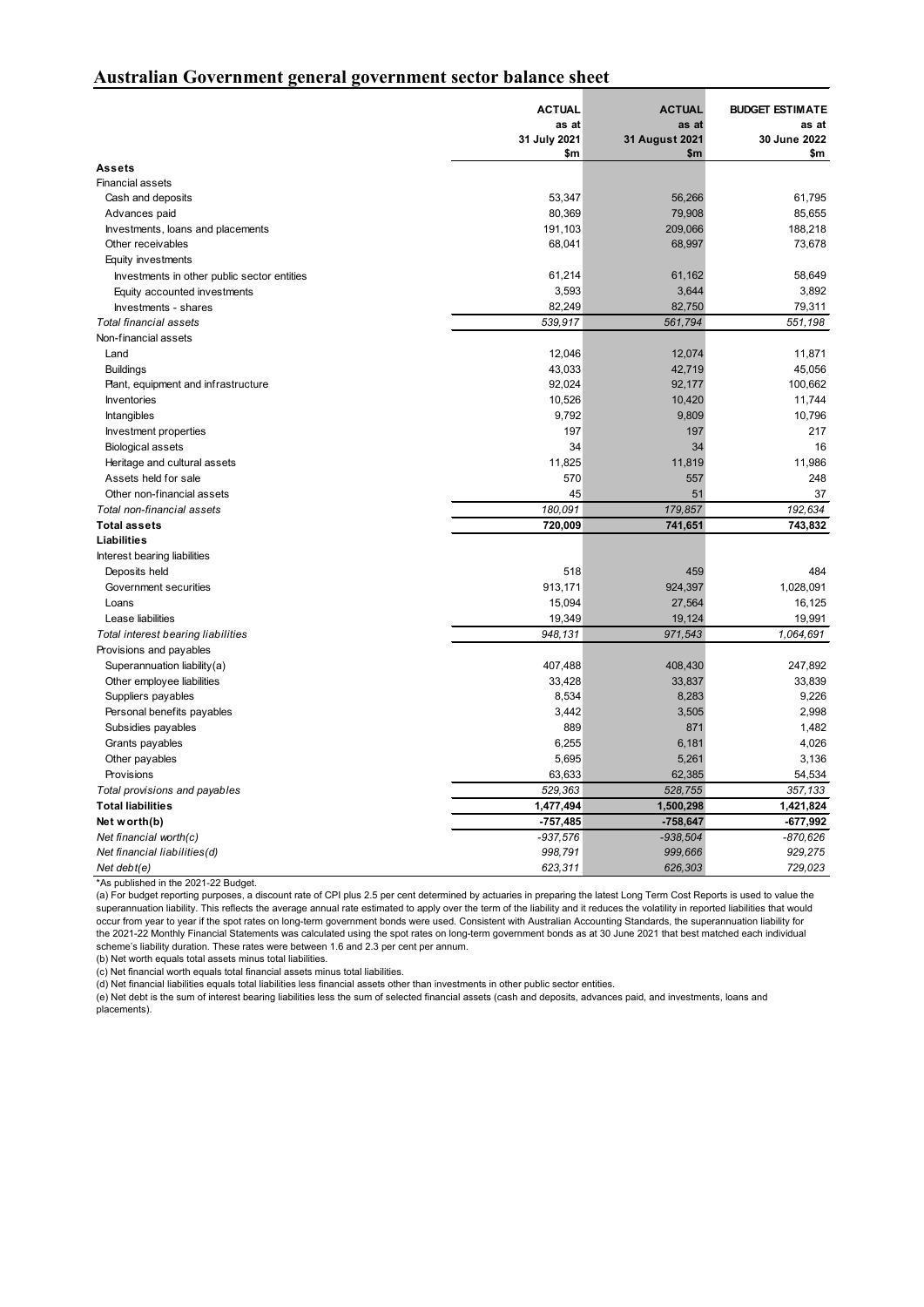## **Australian Government general government sector cash flow statement(a)**

|                                                        |                 |               |                   |                       | <b>BUDGET</b>    |
|--------------------------------------------------------|-----------------|---------------|-------------------|-----------------------|------------------|
|                                                        | <b>ACTUAL</b>   | <b>ACTUAL</b> | <b>ACTUAL</b>     | <b>Budget Profile</b> | <b>ESTIMATE*</b> |
|                                                        | 2021-2022       | 2021-2022     | 2021-2022         | 2021-2022             | 2021-2022        |
|                                                        | <b>YTD July</b> | August        | <b>YTD August</b> | <b>YTD August</b>     | <b>FULL YEAR</b> |
|                                                        | \$m             | \$m           | \$m               | \$m                   | \$m              |
| Cash receipts from operating activities                |                 |               |                   |                       |                  |
| Taxes received                                         | 33,388          | 41,300        | 74,688            | 63,688                | 445,599          |
| Receipts from sales of goods and services              | 2,887           | 978           | 3,865             | 3,593                 | 17,364           |
| Interest receipts                                      | 373             | 248           | 621               | 553                   | 3,063            |
| Dividends, distributions and income tax equivalents    | 607             | 494           | 1,101             | 575                   | 5,829            |
| Other receipts(b)                                      | 1,251           | 762           | 2,013             | 1,771                 | 9,916            |
| <b>Total operating receipts</b>                        | 38,507          | 43,782        | 82,289            | 70,180                | 481,771          |
| Cash payments for operating activities                 |                 |               |                   |                       |                  |
| Payments for employees(b)(c)                           | $-2,980$        | $-2,940$      | $-5,919$          | $-5.849$              | $-35.292$        |
| Payments for goods and services                        | $-14,165$       | $-12,917$     | $-27,083$         | $-24,749$             | $-159,044$       |
| Grants and subsidies paid                              | $-19,322$       | $-16,781$     | $-36,104$         | $-37,046$             | $-206,165$       |
| Interest paid                                          | $-552$          | $-439$        | $-992$            | $-621$                | $-17,789$        |
| Personal benefit payments                              | $-14,361$       | $-16,224$     | $-30,585$         | $-26,524$             | $-140,966$       |
| Other payments $(c)$                                   | $-782$          | $-476$        | $-1,258$          | $-1,398$              | $-8,219$         |
| <b>Total operating payments</b>                        | $-52,163$       | $-49,778$     | $-101,941$        | $-96,187$             | $-567,475$       |
| Net cash flows from operating activities               | $-13,656$       | -5,996        | $-19,652$         | $-26,007$             | -85,704          |
| Cash flows from investments in<br>non-financial assets |                 |               |                   |                       |                  |
| Sales of non-financial assets                          | 26              | 23            | 49                | 57                    | 282              |
| Purchases of non-financial assets                      | $-1,012$        | $-956$        | $-1,967$          | $-1,595$              | $-18,786$        |
| Net cash flows from investments in                     |                 |               |                   |                       |                  |
| non-financial assets                                   | $-985$          | -933          | $-1,918$          | $-1,538$              | $-18,504$        |
| Net cash flows from investments in                     |                 |               |                   |                       |                  |
| financial assets for policy purposes                   | 647             | 296           | 943               | $-1,964$              | $-10,428$        |
| Net cash flows from investments in                     |                 |               |                   |                       |                  |
| financial assets for liquidity purposes                | $-2,732$        | $-117$        | $-2,849$          | $-2,016$              | $-3,513$         |
| Cash flows from financing activities                   |                 |               |                   |                       |                  |
| Borrow ing (net)                                       | 8,299           | 10,047        | 18,346            | 27,317                | 140,204          |
| Other financing (net)                                  | $-637$          | $-378$        | $-1,015$          | $-674$                | $-6,952$         |
| Net cash flows from financing activities               | 7,662           | 9,669         | 17,331            | 26,642                | 133,252          |
| Net increase/(decrease) in cash held                   | $-9,064$        | 2,919         | $-6,145$          | $-4,883$              | 15,102           |
| GFS cash surplus(+)/deficit(-)(d)                      | $-14,641$       | $-6,929$      | $-21,570$         | $-27,545$             | -104,209         |
| plus Net cash flow s from financing activities         |                 |               |                   |                       |                  |
| for $leases(e)$                                        | $-201$          | $-231$        | $-431$            | $-507$                | $-2,411$         |
| Equals underlying cash balance(f)                      | $-14,842$       | $-7,160$      | $-22,002$         | $-28,053$             | $-106,619$       |
| plus Net cash flows from investments in                |                 |               |                   |                       |                  |
| financial assets for policy purposes                   | 647             | 296           | 943               | $-1,964$              | $-10,428$        |
| Equals headline cash balance                           | $-14,195$       | $-6,864$      | $-21,059$         | $-30,017$             | $-117,047$       |

\*As published in the 2021-22 Budget.

(a) A positive number denotes a cash inflow; a negative number denotes a cash outflow.

(b) As result of a voluntary accounting policy change, the pass-through of defined benefit member superannuation receipts and payments are reported on a gross basis in the cash flow statement. It was previously reported on a net basis. This change has no net impact to the underlying cash balance for 2021-22.

(c) Consistent with the ABS GFS classification, other employee related payments are classified separately from wages and salaries under other payments.

(d) GFS cash surplus/deficit equals net cash flows from operating activities and investments in non-financial assets.

(e) Principal payments on lease liabilities, which are cash flows from financing activities, are deducted in the calculation of the underlying cash balance to maintain consistency of measure following the implementation of AASB 16.

(f) The term underlying cash balance is not used by the ABS.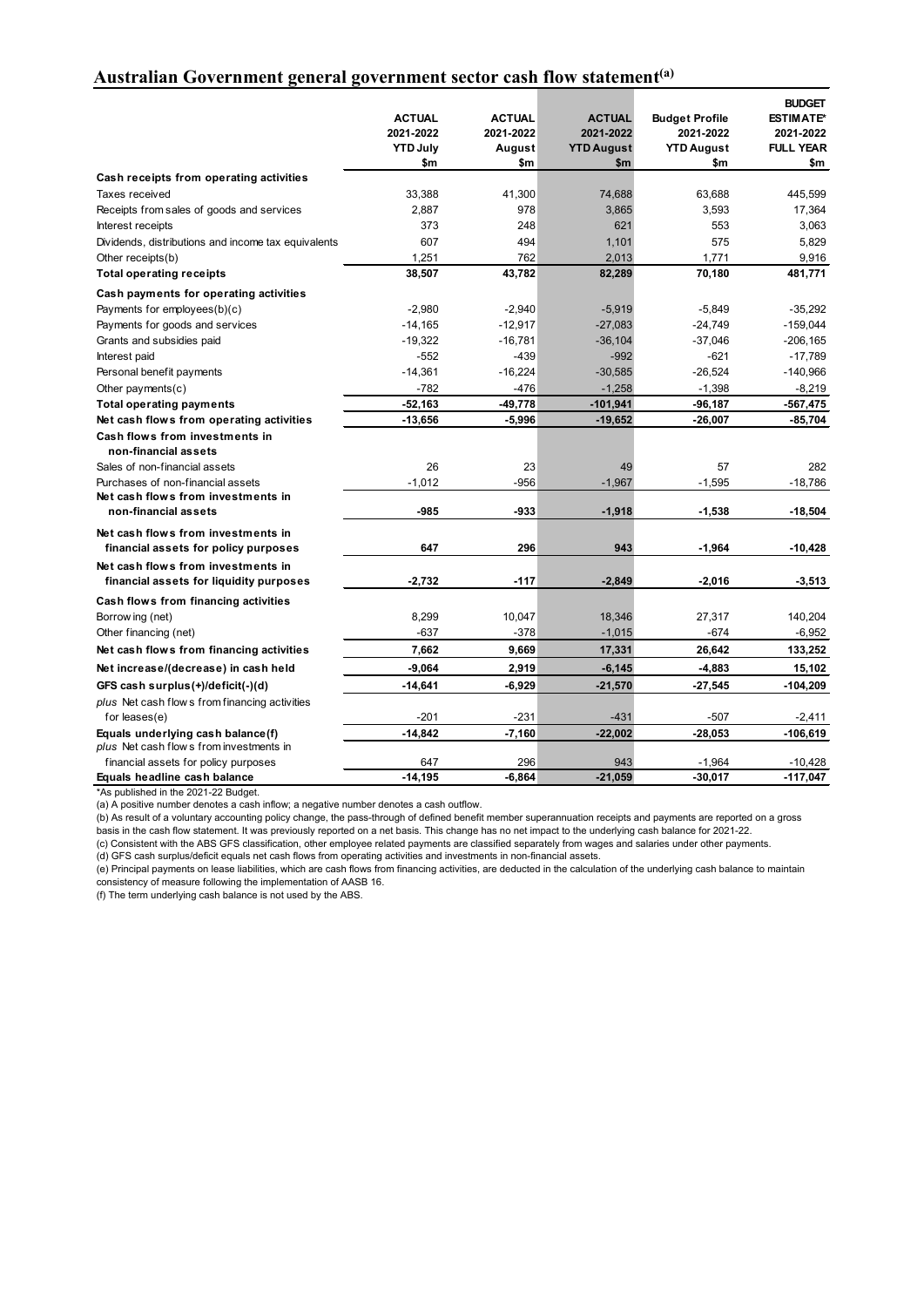# **Note 1: Income Tax**

|                                                  | <b>ACTUAL</b><br>2021-2022<br><b>YTD July</b><br>\$m | <b>ACTUAL</b><br>2021-2022<br>August<br>\$m | <b>ACTUAL</b><br>2021-2022<br><b>YTD August</b><br>\$m | <b>Budget Profile</b><br>2021-2022<br><b>YTD August</b><br>\$m | <b>BUDGET</b><br><b>ESTIMATE*</b><br>2021-2022<br><b>FULL YEAR</b><br>\$m |
|--------------------------------------------------|------------------------------------------------------|---------------------------------------------|--------------------------------------------------------|----------------------------------------------------------------|---------------------------------------------------------------------------|
| Individuals and other withholding taxes          |                                                      |                                             |                                                        |                                                                |                                                                           |
| Gross income tax withholding                     | 16.703                                               | 21,433                                      | 38,136                                                 | 35.818                                                         | 218,700                                                                   |
| Gross other individuals                          | 5,649                                                | 4,449                                       | 10,098                                                 | 8,786                                                          | 48,500                                                                    |
| less Refunds                                     | 9.383                                                | 6,815                                       | 16,197                                                 | 18.224                                                         | 42,300                                                                    |
| Total individuals and other withholding taxation | 12,970                                               | 19,067                                      | 32,037                                                 | 26,381                                                         | 224,900                                                                   |
| Fringe benefits tax                              | 649                                                  | 119                                         | 767                                                    | 954                                                            | 4.090                                                                     |
| Company tax                                      | 9.895                                                | 9,109                                       | 19,004                                                 | 13.738                                                         | 84,200                                                                    |
| Superannuation fund taxes                        | 1.838                                                | 1,665                                       | 3,503                                                  | 2.051                                                          | 15,280                                                                    |
| Petroleum resource rent tax                      | 74                                                   | 321                                         | 395                                                    | 224                                                            | 1,050                                                                     |
| Total income taxation revenue                    | 25.426                                               | 30.281                                      | 55,707                                                 | 43.348                                                         | 329,520                                                                   |

\*As published in the 2021-22 Budget.

### **Note 2: Indirect Tax**

|                                        | <b>ACTUAL</b><br>2021-2022<br><b>YTD July</b><br>\$m | <b>ACTUAL</b><br>2021-2022<br>August<br>\$m | <b>ACTUAL</b><br>2021-2022<br><b>YTD August</b><br>\$m | <b>Budget Profile</b><br>2021-2022<br><b>YTD August</b><br>\$m | <b>BUDGET</b><br><b>ESTIMATE*</b><br>2021-2022<br><b>FULL YEAR</b><br>\$m |
|----------------------------------------|------------------------------------------------------|---------------------------------------------|--------------------------------------------------------|----------------------------------------------------------------|---------------------------------------------------------------------------|
| Goods and services tax                 | 5,479                                                | 8,592                                       | 14,071                                                 | 13,664                                                         | 74,130                                                                    |
| Wine equalisation tax                  | 78                                                   | 101                                         | 180                                                    | 154                                                            | 1,050                                                                     |
| Luxury car tax                         | 102                                                  | 73                                          | 176                                                    | 118                                                            | 680                                                                       |
| Excise duty                            | 1,837                                                | 2.108                                       | 3.946                                                  | 4,103                                                          | 24.840                                                                    |
| Customs duty                           | 1,092                                                | 1,337                                       | 2,429                                                  | 3,064                                                          | 18,420                                                                    |
| Other indirect tax                     | 423                                                  | 822                                         | 1.245                                                  | 1.235                                                          | 8,332                                                                     |
| <b>Total indirect taxation revenue</b> | 9.011                                                | 13.034                                      | 22.046                                                 | 22.338                                                         | 127,452                                                                   |

\*As published in the 2021-22 Budget.

# **Note 3: Total expenses by function**

|                                               |                 |               |                   | <b>BUDGET</b>    |
|-----------------------------------------------|-----------------|---------------|-------------------|------------------|
|                                               | <b>ACTUAL</b>   | <b>ACTUAL</b> | <b>ACTUAL</b>     | <b>ESTIMATE*</b> |
|                                               | 2021-2022       | 2021-2022     | 2021-2022         | 2021-2022        |
|                                               | <b>YTD July</b> | August        | <b>YTD August</b> | <b>FULL YEAR</b> |
|                                               | \$m             | \$m           | \$m               | \$m              |
| <b>Expenses by function</b>                   |                 |               |                   |                  |
| General public services                       | 2,373           | 2,540         | 4,913             | 26,070           |
| Defence                                       | 2,354           | 2,816         | 5,170             | 34,473           |
| Public order and safety                       | 737             | 494           | 1,231             | 6,652            |
| Education                                     | 5,881           | 2,333         | 8,213             | 42,799           |
| Health                                        | 8,306           | 8,849         | 17,154            | 98,283           |
| Social security and welfare                   | 20,977          | 21,387        | 42,365            | 209,975          |
| Housing and community amenities               | 291             | 572           | 863               | 7,869            |
| Recreation and culture                        | 395             | 347           | 742               | 4,532            |
| Fuel and energy                               | 714             | 761           | 1,474             | 9,638            |
| Agriculture, forestry and fishing             | 188             | 235           | 423               | 4,483            |
| Mining, manufacturing and construction        | 279             | 298           | 577               | 4,354            |
| Transport and communication                   | 133             | 268           | 401               | 14,460           |
| Other economic affairs                        | 1,058           | 1,413         | 2,471             | 14,640           |
| Other purposes                                |                 |               |                   |                  |
| Public debt interest                          | 1,501           | 1,506         | 3,008             | 18,196           |
| Nominal superannuation interest               | 690             | 690           | 1,380             | 10,018           |
| General purpose inter-government transactions | 6,106           | 8,540         | 14,646            | 77,509           |
| Natural disaster relief                       | 7               | 45            | 52                | 327              |
| Contingency reserve                           | 0               | $\Omega$      | $\Omega$          | 5,055            |
| <b>Total expenses</b>                         | 51,989          | 53,093        | 105,082           | 589,334          |

\*As published in the 2021-22 Budget.